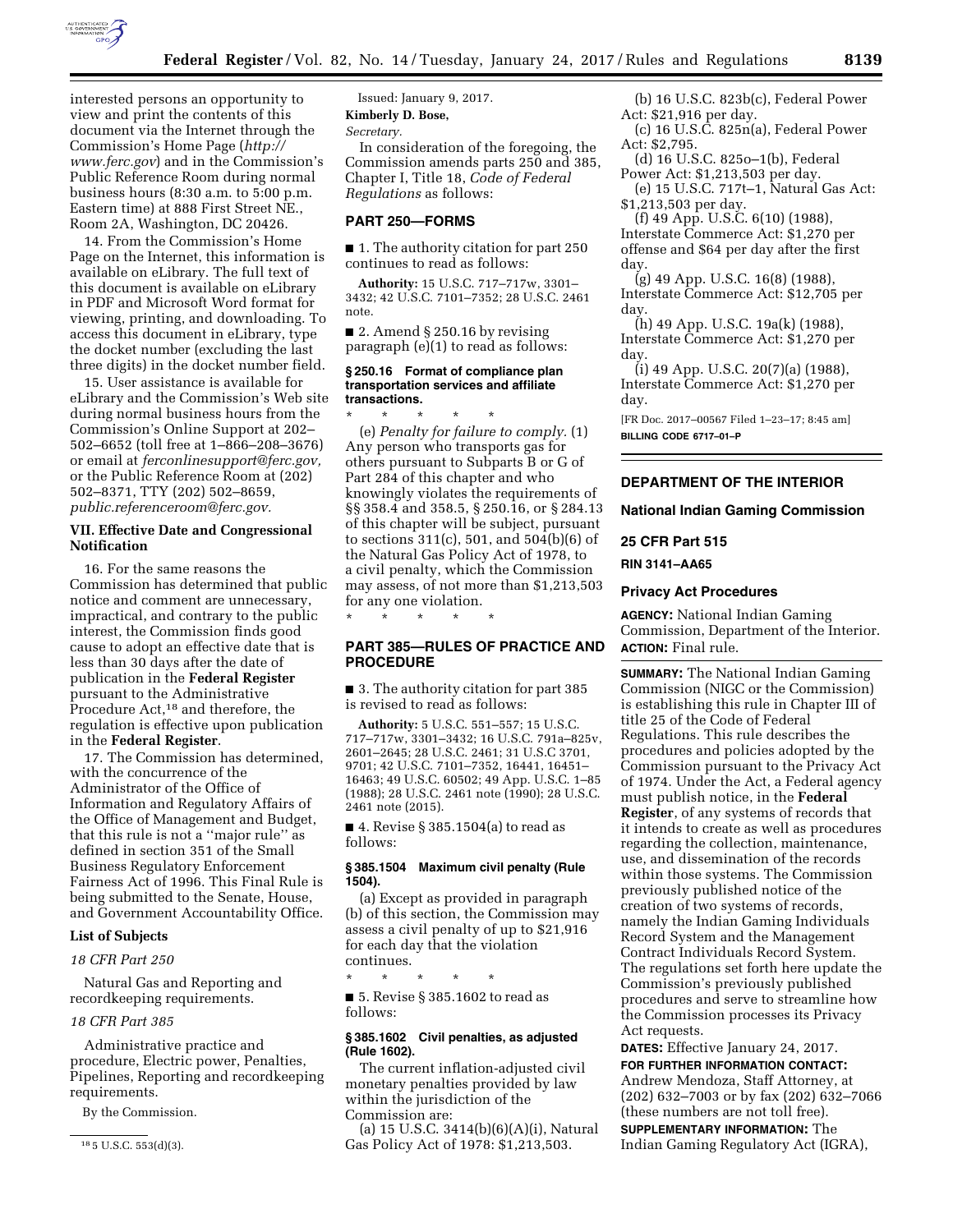enacted on October 17, 1988, established the National Indian Gaming Commission. Congress enacted the Privacy Act in 1974 (Public Law 93– 579, 5 U.S.C. 552a). The Commission originally adopted Privacy Act procedures on January 22, 1993. Since that time, the Commission has changed the location of its headquarters office, established a new system of records, and streamlined the way it processes Privacy Act requests. On February 26, 2015, the Commission announced its intent to update its Privacy Act procedures through tribal consultation and accepted comments from the regulated community orally at several consultation sessions. The Commission also accepted written comments via the consultation process through February 23, 2016. On August 26, 2016, after reviewing those comments, the Commission published a Notice of Proposed Rulemaking, which invited additional comments from the general public. No additional comments were received during that period.

Although no comments were received during the comment period, the Commission made two substantive changes to the proposed rule. Specifically, the Commission is lengthening the time period for appeals in Section 515.7(b) from 30 working days to 90 calendar days. One of the major reasons for updating the Commission's Privacy Act regulations was to align the procedures for processing Privacy Act requests with the Commission's processes under the Freedom of Information Act (FOIA), 5 U.S.C. 552. On June 30, 2016, President Obama signed the FOIA Improvements Act of 2016 into law. Among the many changes to the FOIA, agencies are now required to provide requesters with not less than 90 days to appeal adverse determinations made under that Act. Since the Commission processes all Privacy Act requests simultaneously under both, the FOIA and Privacy Act, the Commission decided to lengthen the amount of time for a requester to appeal an adverse determination under the Privacy Act to match the timeline established in the FOIA.

Additionally, the Commission corrected an error in Section 515.7(c), which addresses the timeframe in which the Privacy Act Appeals Officer must respond to an appeal. In the proposed rule, the Privacy Act Appeals Officer was provided with 30 working days to respond to an appeal. While this timeframe is within the Commission's current regulations, it differs from the one set out within the Commission's FOIA regulations. Under the FOIA, an agency is required to respond to an

appeal of an adverse determination within 20 working days of its receipt. To streamline the Commission's appeals procedures and synchronize the time for responses for requests that must be processed under both statutes, this section should have read 20 working days rather than 30. The provision is being adjusted accordingly.

### **Executive Order 13175**

The National Indian Gaming Commission is committed to fulfilling its tribal consultation obligations whether directed by statute or administrative action such as Executive Order (EO) 13175 (Consultation and Coordination with Indian Tribal Governments)—by adhering to the consultation framework described in its Consultation Policy published July 15, 2013. Pursuant to the Order, the Commission engaged in extensive consultation on this topic.

One comment received through consultation requested that Section 515.10 be revised to prevent the Commission from charging fees for the first copy of a record or any portion of a record to an individual to whom the record pertains.

The Commission disagrees and decided to keep the fee provisions as initially presented. The Privacy Act allows agencies to establish fees for duplication so long as there is no cost for searching or reviewing the record. The Commission believes that the proposed regulation appropriately places the cost of duplicating records on the requesting individual and not on the Commission or tribes who fund its operations.

The same commenter also recommended that Section 515.11 clearly state the penalties for providing a false statement under 18 U.S.C. 494 and 495.

The Commission disagrees. The proposed regulation identifies the relevant statutes, which lay out the penalties for providing a false statement. If the Commission were to clearly state the penalties associated with those offenses, it would also be required to change its regulations if Congress amended the penalties listed in those statutes. The Commission prefers the approach in the proposed regulations, which eliminates any need to update the provision in the future should the penalties change.

Regulatory Flexibility Act: The Commission certifies that the proposed rule will not have a significant economic impact on a substantial number of small entities under the Regulatory Flexibility Act (5 U.S.C. 601 *et seq.*). The factual basis for this

certification is as follows: This rule is procedural in nature and will not impose substantive requirements that would be considered impacts within the scope of the Act.

## **Unfunded Mandates Reform Act**

The Commission is an independent regulatory agency, and, as such, is exempt from the Unfunded Mandates Reform Act, 2 U.S.C. 1501 *et seq.* 

### **Takings**

In accordance with Executive Order 12630, the Commission has determined that this proposed rule does not have significant takings implications. A takings implication assessment is not required.

# **Civil Justice Reform**

In accordance with Executive Order 12988, the Commission has determined that the rule does not unduly burden the judicial system and meets the requirements of sections 3(a) and 3(b)(2) of the Executive Order.

# **Small Business Regulatory Enforcement Fairness Act**

The proposed rule is not a major rule under 5 U.S.C. 804(2), the Small Business Regulatory Enforcement Fairness Act. The proposed rule will not result in an annual effect on the economy of more than \$100 million per year; a major increase in costs or prices for consumers, individual industries, Federal, State, or local government agencies, or geographic regions; or significant adverse effects on competition, employment, investment, productivity, innovation, or on the ability of U.S. based enterprises.

### **Paperwork Reduction Act**

The proposed rule does not contain any information collection requirements for which the Office of Management and Budget approval under the Paperwork Reduction Act (44 U.S.C. 3501–3520) would be required.

## **National Environmental Policy Act**

The Commission has determined that the proposed rule does not constitute a major Federal Action significantly affecting the quality of the human environment and that no detailed statement is required pursuant to the National Environmental Policy Act of 1969.

# **List of Subjects in 25 CFR Part 515**

Administrative practice and procedure, Privacy, Reporting and recordkeeping.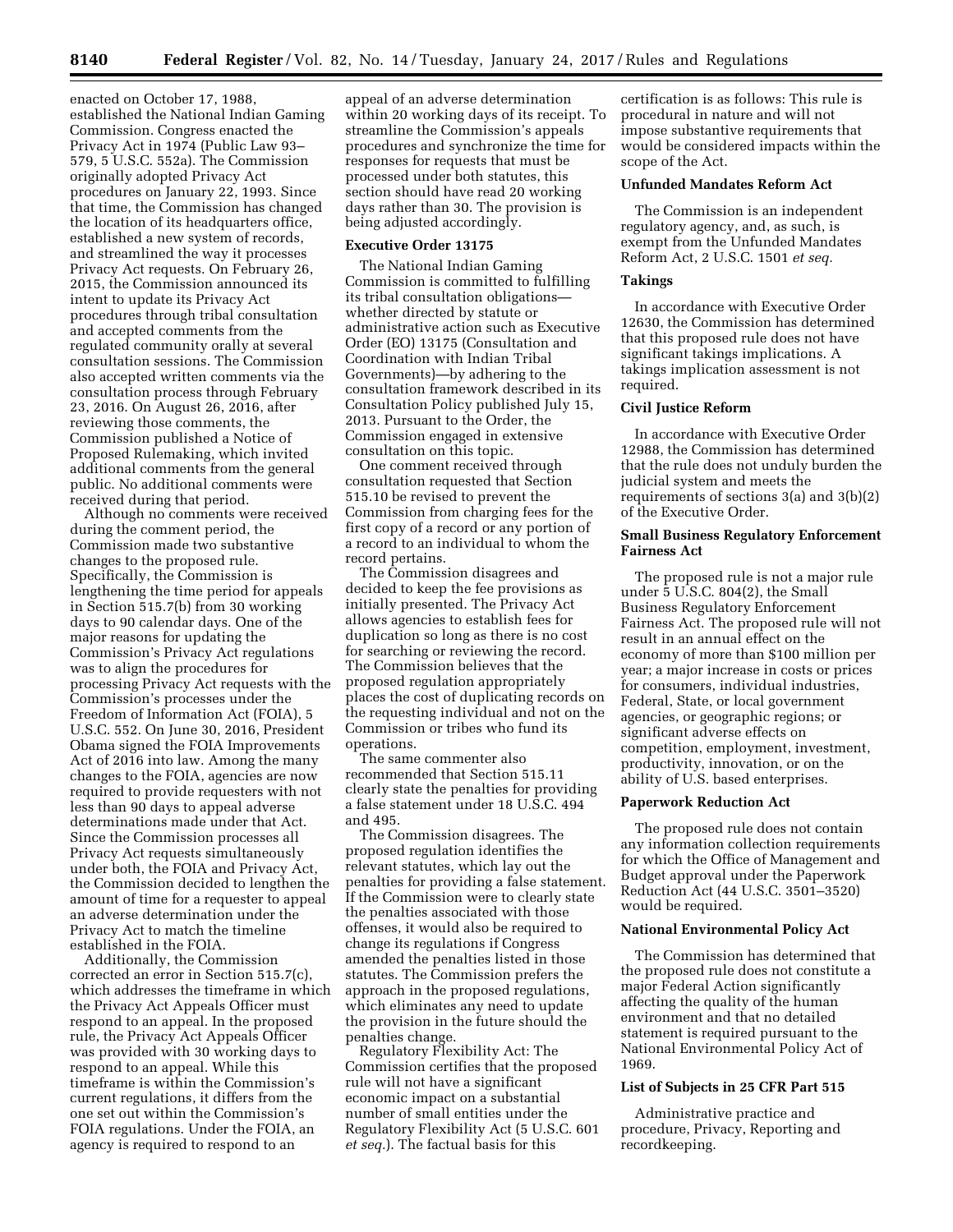■ For the reasons set forth in the preamble, the Commission revises part 25 CFR part 515 to read as follows:

# **PART 515—PRIVACY ACT PROCEDURES**

Sec.

- 515.1 Purpose and scope.
- 515.2 Definitions.
- 515.3 Request for access to records.
- 515.4 Responsibility for responding to requests.
- 515.5 Responses to requests for access to records.
- 515.6 Request for amendment or correction of records.
- 515.7 Appeals of initial agency adverse determination.
- 515.8 Requests for an accounting of record disclosure.
- 515.9 Notice of court-ordered and emergency disclosures.
- 
- 515.10 Fees. Penalties.
- 515.12 [Reserved]
- 515.13 Specific exemptions.
- **Authority:** 5 U.S.C. 552a

#### **§ 515.1 Purpose and scope.**

This part contains the regulations the National Indian Gaming Commission (Commission) follows in implementing the Privacy Act of 1974. These regulations should be read together with the Privacy Act, which provides additional information about records maintained on individuals. The regulations in this part apply to all records contained within systems of records maintained by the Commission that are retrieved by an individual's name or personal identifier. They describe the procedures by which individuals may request access to records about themselves, request amendment or correction of those records, and request an accounting of disclosures of those records by the Commission. The Commission shall also process all Privacy Act requests for access to records under the Freedom of Information Act (FOIA), 5 U.S.C. 552, and the Commission's FOIA regulations contained in 25 CFR part 517, which gives requesters maximum disclosure.

# **§ 515.2 Definitions.**

For the purposes of this subpart: (a) *Individual* means a citizen of the United States or an alien lawfully admitted for permanent residence.

(b) *Maintain* means store, collect, use, or disseminate.

(c) *Record* means any item, collection, or grouping of information about an individual that is maintained by the Commission, including education, financial transactions, medical history, and criminal or employment history,

and that contains the individual's name, or identifying number, symbol, or other identifier assigned to the individual, such as social security number, finger or voice print, or photograph.

(d) *System of records* means a group of any records under the control of the Commission from which information is retrieved by the name of the individual or by some identifying number, symbol, or other identifier assigned to the individual.

(e) *Routine use* means use of a record for a purpose that is compatible with the purpose for which it was collected.

(f) *Working day* means a Federal workday that does not include Saturdays, Sundays, or Federal holidays.

## **§ 515.3 Request for access to records.**

(a) *How made and addressed.* Any individual may make a request to the Commission for access to records about him or herself. Such requests shall conform to the requirements of this section. The request may be made in person at 90 K Street NE., Suite 200, Washington, DC 20002 during the hours of 9 a.m. to 12 noon and 2 p.m. to 5 p.m. Monday through Friday, in writing at NIGC Attn: Privacy Act Officer, C/O Department of the Interior, 1849 C Street NW., Mail Stop #1621, Washington, DC 20240, or via electronic mail addressed to *[PARequests@nigc.gov.](mailto:PARequests@nigc.gov)* 

(b) *Description of records sought.*  Each request for access to records must describe the records sought in enough detail to enable Commission personnel to locate the system of records containing them with a reasonable amount of effort. Whenever possible, the request should describe the records sought, the time periods in which the records were compiled, any tribal gaming facility with which they were associated, and the name or identifying number of each system of records in which the records are kept.

(c) *Agreement to pay fees.* Requests shall also include a statement indicating the maximum amount of fees the requester is willing to pay to obtain the requested information. The requester must send acknowledgment to the Privacy Act Officer indicating his/her willingness to pay the fees. Absent such an acknowledgment within the specified time frame, the request will be considered incomplete, no further work shall be done, and the request will be administratively closed.

(d) *Verification of identity.* When making a request for access to records the individual seeking access must provide verification of identity. The requester must provide a full name, current address, and date and place of birth. The request must be signed and must either be notarized or submitted under 28 U.S.C. 1746, which is a law that permits statements to be made under penalty of perjury as a substitute for notarization. In order to assist in the identification and location of requested records, a request may also, at the requester's option, include a social security number.

(e) *Verification of guardianship.*  When making a request as a parent or guardian of a minor or as the guardian of someone determined by a court to be incompetent, for access to records about that individual, the request must establish:

(1) The identity of the individual who is the subject of the record by stating the name, current address, date and place of birth, and, at the requester's option, the social security number of the individual;

(2) The requester's own identity, as required in paragraph (d) of this section;

(3) That the requester is the parent or guardian of the individual and proof of such relationship by providing a birth certificate showing parentage or a court order establishing guardianship; and

(4) That the requester is acting on behalf of that individual in making the request.

(f) *Verification in the case of third party information requests.* Any individual who desires to have a record covered by this part disclosed to or mailed to another person may designate such person and authorize such person to act as his or her agent for that specific purpose. The authorization shall be in writing, signed by the individual whose record is requested, and notarized or witnessed as provided in paragraph (d) of this section.

(g) *In-person disclosures.* An individual to whom a record is to be disclosed in person, pursuant to this section, may have a person of his or her own choosing accompany him or her when the record is disclosed. If a requester is accompanied by another individual, the requester shall be required to authorize in writing any discussion of the records in the presence of the other person.

### **§ 515.4 Responsibility for responding to requests.**

(a) *In general.* In determining which records are responsive to a request, the Commission ordinarily will include only records in its possession as of the date it begins its search for records. If any other date is used, the Privacy Act Officer shall inform the requester of that date.

(b) *Authority to grant or deny requests.* The Privacy Act Officer shall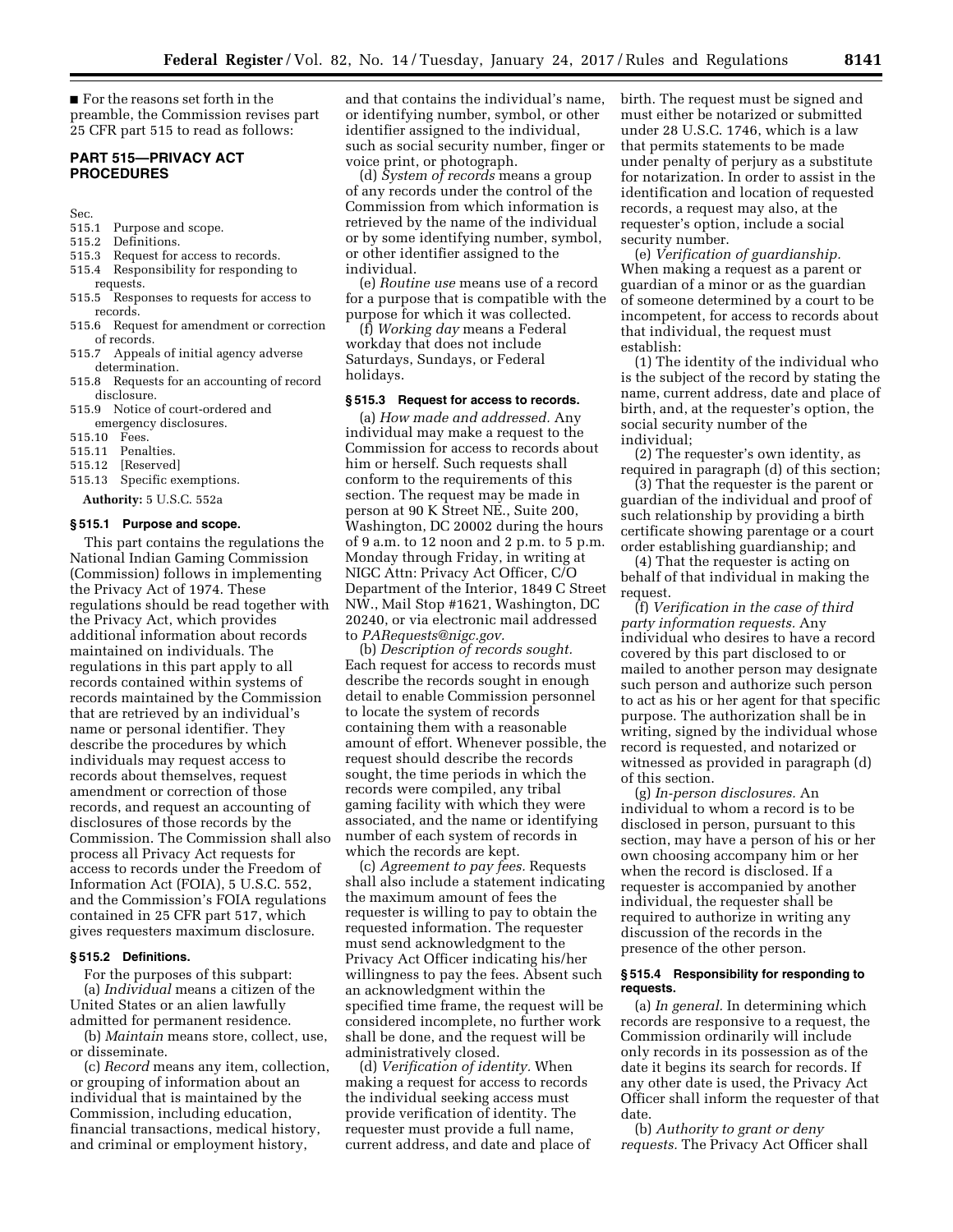make initial determinations either to grant or deny in whole or in part access to records.

(c) *Consultations and referrals.* When the Commission receives a request for a record in its possession, the Privacy Act Officer shall determine whether another agency of the Federal Government is better able to determine whether the record is exempt from disclosure under the Privacy Act. If the Privacy Act Officer determines that it is best able to process the record in response to the request, then it shall do so. If the Privacy Act Officer determines that it is not best able to process the record, then it shall either:

(1) Respond to the request regarding that record, after consulting with the agency best able to determine whether to disclose it and with any other agency that has a substantial interest in it; or

(2) Refer the responsibility for responding to the request regarding that record to the agency best able to determine whether to disclose it, or to another agency that originated the record. Ordinarily, the agency that originated a record will be presumed to be best able to determine whether to disclose it.

(d) *Notice of referral.* Whenever the Privacy Act Officer refers all or any part of the responsibility for responding to a request to another agency, it ordinarily shall notify the requester of the referral and inform the requester of the name of each agency to which the request has been referred and of the part of the request that has been referred.

### **§ 515.5 Responses to requests for access to records.**

(a) *Acknowledgement of requests.*  Upon receipt of a request, the Privacy Act Officer ordinarily shall, within 20 working days, send an acknowledgement letter which shall confirm the requester's agreement to pay fees under § 515.9 and provide an assigned request number.

(b) *Grants of requests for access.* Once the Privacy Act Officer makes a determination to grant a request for access in whole or in part, it shall notify the requester in writing. The notice shall inform the requester of any fee charged under § 515.9 of this part and the Privacy Act Officer shall disclose records to the requester promptly on payment of any applicable fee. If a request is made in person, the Privacy Act Officer will disclose the records to the requester directly, in a manner not unreasonably disruptive of its operations, on payment of any applicable fee and with a written record made of the grant of the request. If a requester is accompanied by another

individual, the requester shall be required to authorize in writing any discussion of the records in the presence of the other person.

(c) *Adverse determinations of requests for access.* If the Privacy Act Officer makes any adverse determination denying a request for access in any respect, it shall notify the requester of that determination in writing. The notification letter shall be signed by the official making the determination and include:

(1) The name and title of the person responsible for the denial;

(2) A brief statement of the reason(s) for the denial, including any Privacy Act exemption(s) applied to the denial;

(3) A statement that the denial may be appealed under § 515.7 and a description of the requirements of § 515.7.

## **§ 515.6 Request for amendment or correction of records.**

(a) *How made and addressed.* An individual may make a request for an amendment or correction to a Commission record about that individual by writing directly to the Privacy Act Officer, following the procedures in § 515.3. The request should identify each particular record in question, state the amendment or correction that is sought, and state why the record is not accurate, relevant, timely, or complete. The request may include any documentation that would be helpful to substantiate the reasons for the amendment sought.

(b) *Privacy Act Officer response.* The Privacy Act Officer shall, not later than 10 working days after receipt of a request for an amendment or correction of a record, acknowledge receipt of the request and provide notification of whether the request is granted or denied. If the request is granted in whole or in part, the Privacy Act Officer shall describe the amendment or correction made and shall advise the requester of the right to obtain a copy of the amended or corrected record. If the request is denied in whole or in part, the Privacy Act Officer shall send a letter signed by the denying official stating:

(1) The reason(s) for the denial; and (2) The procedure for appeal of the denial under paragraph (c) of this section.

(c) *Appeals.* A requester may appeal a denial of a request for amendment or correction in the same manner as a denial of a request for access as described in § 515.7. If the appeal is denied, the requester shall be advised of the right to file a Statement of Disagreement as described in paragraph

(d) of this section and of the right under the Privacy Act for judicial review of the decision.

(d) *Statements of Disagreement.* If the appeal under this section is denied in whole or in part, the requester has the right to file a Statement of Disagreement that states the reason(s) for disagreeing with the Privacy Act Officer's denial of the request for amendment or correction. Statements of Disagreement must be concise, must clearly identify each part of any record that is disputed, and should be no longer than one typed page for each fact disputed. The Statement of Disagreement shall be placed in the system of records in which the disputed record is maintained and the record shall be marked to indicate a Statement of Disagreement has been filed.

(e) *Notification of amendment, correction, or disagreement.* Within 30 working days of the amendment or correction of the record, the Privacy Act Officer shall notify all persons, organizations, or agencies to which it previously disclosed the record, and if an accounting of that disclosure was made, that the record has been amended or corrected. If a Statement of Disagreement was filed, the Commission shall append a copy of it to the disputed record whenever the record is disclosed and may also append a concise statement of its reason(s) for denying the request to amend the record.

(f) *Records not subject to amendment.*  Section 515.13 lists the records that are exempt from amendment or correction.

### **§ 515.7 Appeals of initial adverse agency determination.**

(a) *Adverse determination.* An initial adverse agency determination of a request may consist of: A determination to withhold any requested record in whole or in part; a determination that a requested record does not exist or cannot be located; a determination that the requested record is not a record subject to the Privacy Act; a determination that a record will not be amended; a determination to deny a request for an accounting; a determination on any disputed fee matter; and any associated denial of a request for expedited treatment under the Commission's FOIA regulations.

(b) *Appeals.* If the Privacy Act Officer issues an adverse determination in response to a request, the requester may file a written notice of appeal. The notice shall be accompanied by the original request, the initial adverse determination that is being appealed, and a statement describing why the adverse determination was in error. The appeal shall be addressed to the Privacy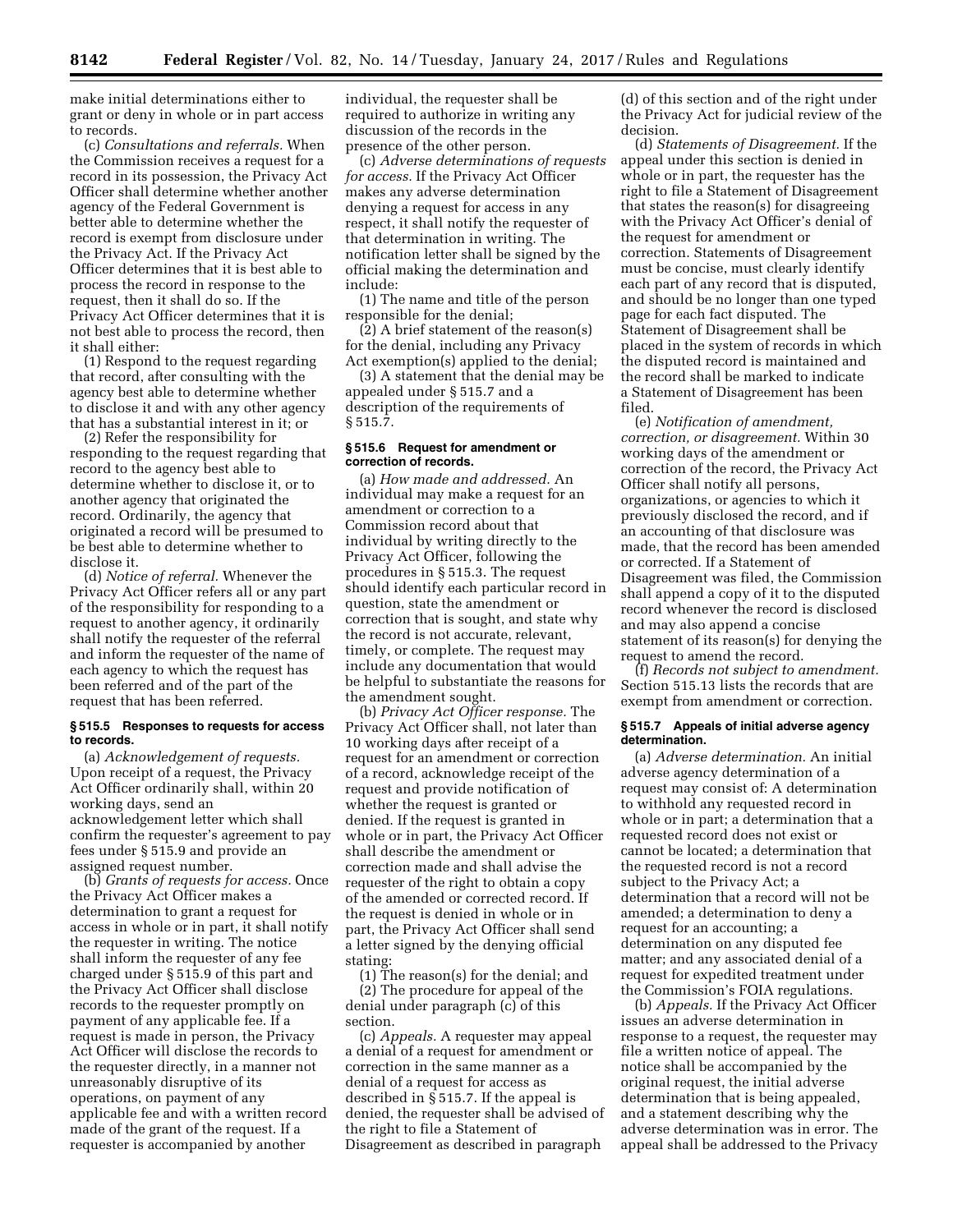Act Appeals Officer at the locations listed in § 515.3 of this part no later than 90 calendar days after the date of the letter denying the request. Both the appeal letter and envelope should be marked ''Privacy Act Appeal.'' Any Privacy Act appeals submitted via electronic mail should state ''Privacy Act Appeal'' in the subject line.

(c) *Responses to appeals.* The decision on appeal will be made in writing within 20 working days of receipt of the notice of appeal by the Privacy Act Appeals Officer. For good cause shown, however, the Privacy Act Appeals Officer may extend the 30 working day period. If such an extension is taken, the requester shall be promptly notified of such extension and the anticipated date of decision. A decision affirming an adverse determination in whole or in part will include a brief statement of the reason(s) for the determination, including any Privacy Act exemption(s) applied. If the adverse determination is reversed or modified in whole or in part, the requester will be notified in a written decision and the request will be reprocessed in accordance with that appeal decision. The response to the appeal shall also advise of the right to institute a civil action in a Federal district court for judicial review of the decision.

(d) *When appeal is required.* In order to institute a civil action in a federal district court for judicial review of an adverse determination, a requester must first appeal it under this section.

### **§ 515.8 Requests for an accounting of record disclosure.**

(a) *How made and addressed.* Subject to the exceptions listed in paragraph (b) of this section, an individual may make a request for an accounting of the disclosures of any record about that individual that the Commission has made to another person, organization, or agency. The accounting contains the date, nature and purpose of each disclosure, as well as the name and address of the person, organization, or agency to which the disclosure was made. The request for an accounting should identify each particular record in question and should be made in writing to the Commission's Privacy Act Officer, following the procedures in § 515.3.

(b) *Where accountings are not required.* The Commission is not required to provide an accounting where they relate to:

(1) Disclosures for which accountings are not required to be kept, such as those that are made to employees of the Commission who have a need for the record in the performance of their duties and disclosures that are made under section 552 of title 5;

(2) Disclosures made to law enforcement agencies for authorized law enforcement activities in response to written requests from those law enforcement agencies specifying the law enforcement activities for which the disclosures are sought; or

(3) Disclosures made from law enforcement systems of records that have been exempted from accounting requirements.

(c) *Appeals.* A requester may appeal a denial of a request for an accounting in the same manner as a denial of a request for access as described in § 515.7 of this part and the same procedures will be followed.

(d) *Preservation of accountings.* All accountings made under this section will be retained for at least five years or the life of the record, whichever is longer, after the disclosure for which the accounting is made.

# **§ 515.9 Notice of court-ordered and emergency disclosures.**

(a) *Court-ordered disclosures.* When a record pertaining to an individual is required to be disclosed by a court order, the Privacy Act Officer shall make reasonable efforts to provide notice of this to the individual. Notice shall be given within a reasonable time after the Privacy Act Officer's receipt of the order—except that in a case in which the order is not a matter of public record, the notice shall be given only after the order becomes public. This notice shall be mailed to the individual's last known address and shall contain a copy of the order and a description of the information disclosed. Notice shall not be given if disclosure is made from a criminal law enforcement system of records that has been exempted from the notice requirement.

(b) *Emergency disclosures.* Upon disclosing a record pertaining to an individual made under compelling circumstances affecting health or safety, the Privacy Act Officer shall, within a reasonable time, notify that individual of the disclosure. This notice shall be mailed to the individual's last known address and shall state the nature of the information disclosed; the person, organization, or agency to which it was disclosed; the date of disclosure; and the compelling circumstances justifying disclosure.

### **§ 515.10 Fees.**

The Commission shall charge fees for duplication of records under the Privacy Act in the same way in which it charges duplication fees under § 517.9 of this

part. No search or review fee may be charged for any record. Additionally, when the Privacy Act Officer makes a copy of a record as a necessary part of reviewing the record or granting access to the record, the Commission shall not charge for the cost of making that copy. Otherwise, the Commission may charge a fee sufficient to cover the cost of duplicating a record.

#### **§ 515.11 Penalties.**

Any person who makes a false statement in connection with any request for access to a record, or an amendment thereto, under this part, is subject to the penalties prescribed in 18 U.S.C. 494 and 495.

# **§ 515.12 [Reserved]**

# **§ 515.13 Specific exemptions.**

(a) The following systems of records are exempt from  $5 \overline{U}$ .S.C.  $552a(c)(3)$ , (d), (e)(1) and (f):

(1) Indian Gaming Individuals Records System.

(2) Management Contract Individuals Record System.

(b) The exemptions under paragraph (a) of this section apply only to the extent that information in these systems is subject to exemption under 5 U.S.C. 552a(k)(2). When compliance would not appear to interfere with or adversely affect the overall responsibilities of the Commission, with respect to licensing of key employees and primary management officials for employment in an Indian gaming operation or verifying the suitability of an individual who has a financial interest in, or management responsibility for a management contract, the applicable exemption may be waived by the Commission.

(c) Exemptions from the particular sections are justified for the following reasons:

(1) From 5 U.S.C. 552a(c)(3), because making available the accounting of disclosures to an individual who is the subject of a record could reveal investigative interest. This would permit the individual to take measures to destroy evidence, intimidate potential witnesses, or flee the area to avoid the investigation.

(2) From 5 U.S.C. 552a(d), (e)(1), and (f) concerning individual access to records, when such access could compromise classified information related to national security, interfere with a pending investigation or internal inquiry, constitute an unwarranted invasion of privacy, reveal a sensitive investigative technique, or pose a potential threat to the Commission or its employees or to law enforcement personnel. Additionally, access could